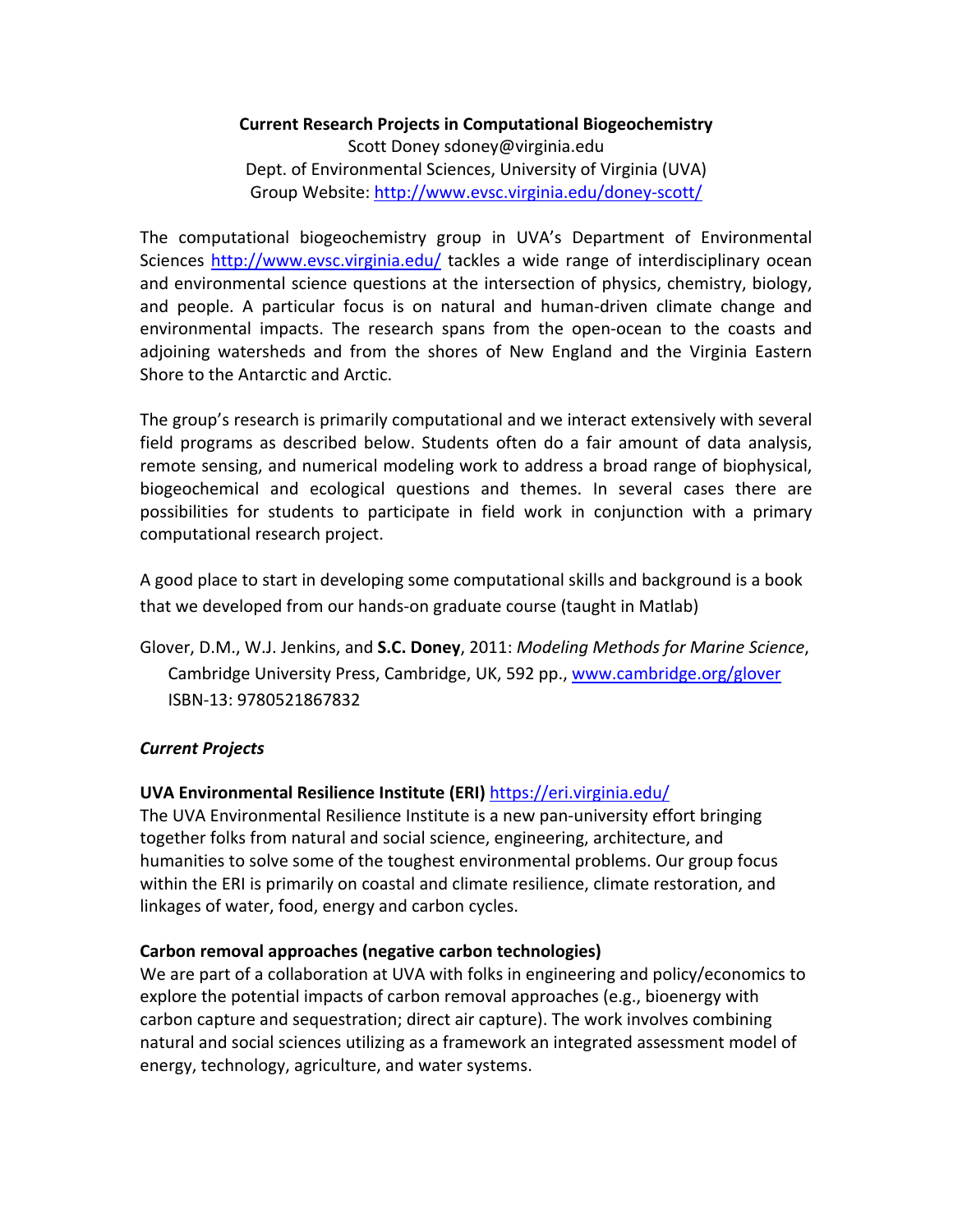### **Center for Chemical Currencies of a Microbial Planet (C-CoMP)** https://ccomp-stc.org/

A new, multi-institutional project examining chemical-microbial networks and the fate of labile organic molecules in the surface ocean. In addition to oceanography, the overall project spans from biochemistry and organic chemistry to system biology, molecular biology and bioinformatics with components in the lab, field, and informatics. The UVA component focuses primarily on numerical modeling to connect molecular and cellular scale dynamics to larger marine biogeochemical processes and climate change.

### **Virginia Coastal Reserve (VCR) LTER** https://www.vcrlter.virginia.edu/home2/

The Virginia Coastal LTER program is based on the VA Eastern Shore and led by UVA Environmental Science faculty with collaborators across the region. We are spinning-up a research program on water-column modeling, data synthesis, satellite and drone remote sensing, and field measurements (e.g., nutrient dynamics; oxygen; inorganic carbon system and acidification; ocean color, plankton, and water clarity).

### **Arctic and Gulf of Alaska biogeochemistry and carbon cycle**

Our group is collaborating with scientists at the U. Alaska, Fairbanks on numerical models of the Gulf of Alaska and Arctic, focusing on how the regional ocean carbon system is impacted by changing climate, reduced sea-ice, altered freshwater input from land, and rising atmospheric CO<sub>2</sub>.

## **Palmer, Antarctic LTER (Long Term Ecological Research)**: http://pal.lternet.edu

The Palmer LTER program explores the ecological impacts of changing climate and seaice along the Antarctic Peninsula. The program has generated a rich marine ecological and biogeochemical dataset from plankton to penguins and whales over nearly three decades, with ship-based data and more recently mooring and robotic glider data and satellite remote sensing. Our group leads an active research component leveraging food-web, biogeochemical, and regional ocean-ice biophysical synthesis, modeling and remote sensing to address the program's overarching science questions.

## **Ocean Carbon Observatory (OCO-2 & OCO-3)**

# https://www.nasa.gov/mission\_pages/oco2/index.html

We have a funded project to analyze and model data from the NASA OCO-2 & OCO-3 instruments, which measure the atmosphere column carbon dioxide  $(CO<sub>2</sub>)$ concentration. The objective of the OCO-2 and OCO-3 missions is to improve estimates of CO2 sources and sinks to the atmosphere including fossil fuel emissions and exchange with the land and ocean.

## **Linking marine fisheries and ecosystems**

We are collaborating with folks in the UVA economics department to characterize the impact of marine fisheries on large-scale ecosystems. This is a "big-data" project combining ship-transponder data (fishing locations, intensity) with satellite ocean color. This work opens up many avenues for future study on coupled human-natural systems for the marine environment.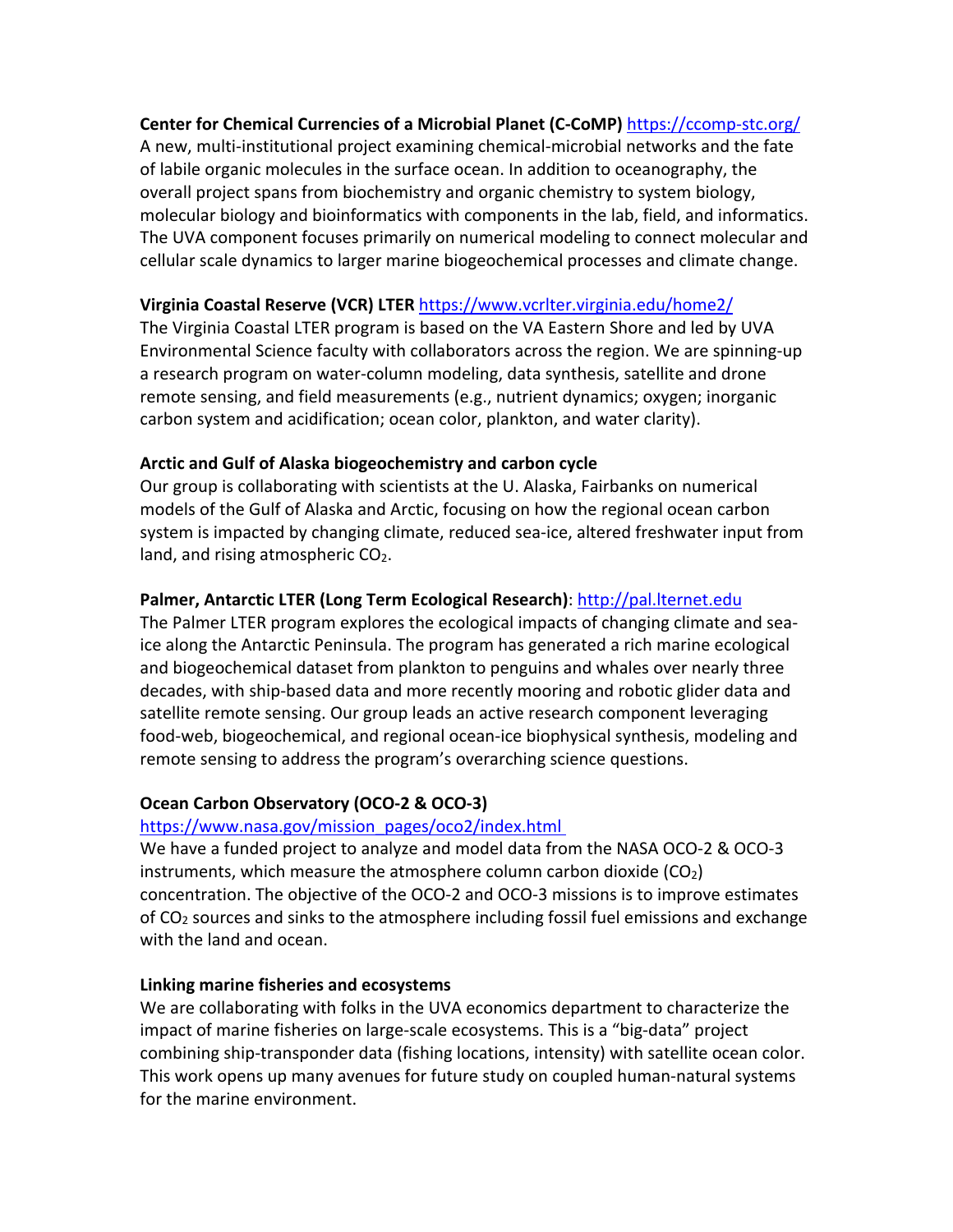#### **Ocean transient tracers**

We are analyzing historical data and developing model simulations on tritium and helium isotopes (measures of ocean ventilation and circulation pathways) to better understand nutrient and oxygen dynamics. There is lots more to do on this project involving analysis of a new global data compilation and model simulations.

#### *On-going research areas*

#### **Ocean Acidification**

We have a long-term interest in many aspects of ocean acidification from biogeochemistry and microbes to fisheries and socio-economics. One example is modeling studies of the US Northeast scallop fishery that link together water chemistry, scallop population dynamics, fishery operations, and physical and socio-economic drivers (e.g. climate change and acidification; human population and seafood demand; fuel prices).

### **Community Earth System Model (CESM)** http://www.cesm.ucar.edu/

We have a long-standing involvement with the Earth system modeling and the ocean and biogeochemistry components of the CESM. Research opportunities span from development and testing of new model parameterizations (e.g. marine ecosystem plankton dynamics; zooplankton migration; etc.) to analysis of the existing model simulations.

### *Recently completed projects*

### **North Atlantic Aerosols and Marine Ecosystems Study (NAAMES)**

#### https://naames.larc.nasa.gov/

Our group led a marine ecosystem and biogeochemical modeling component of NASA funded NAAMES project, which aimed to better understand the controls on ocean ecosystem dynamics over the annual cycle as well as ecosystem controls on biogenic aerosols in the marine troposphere. NAAMES completed four field campaigns combining ship-based, autonomous float, and airborne sampling. Our group is still involved in: 1) using NAAMES data to evaluate existing regional and global models, and 2) integrating field data, remote sensing, and numerical simulations to constrain plankton bloom dynamics.

### **Coastal Climate Change, Water Quality & Ocean Acidification**

#### http://www.whoi.edu/sites/coastal climate change solutions

We completed a field project working on Buzzards Bay, MA with a NGO-based citizen scientist program. There are still considerable opportunities for data analysis and modeling of water quality and its impacts (e.g., nutrient eutrophication, hypoxia, ocean acidification, water clarity, recreational shell-fishing and aquaculture). Recent projects include regional ocean warming, remote sensing of water clarity, drivers of shell-fishing trends, and acidification from freshwater inputs, eutrophication, and sewage discharge.